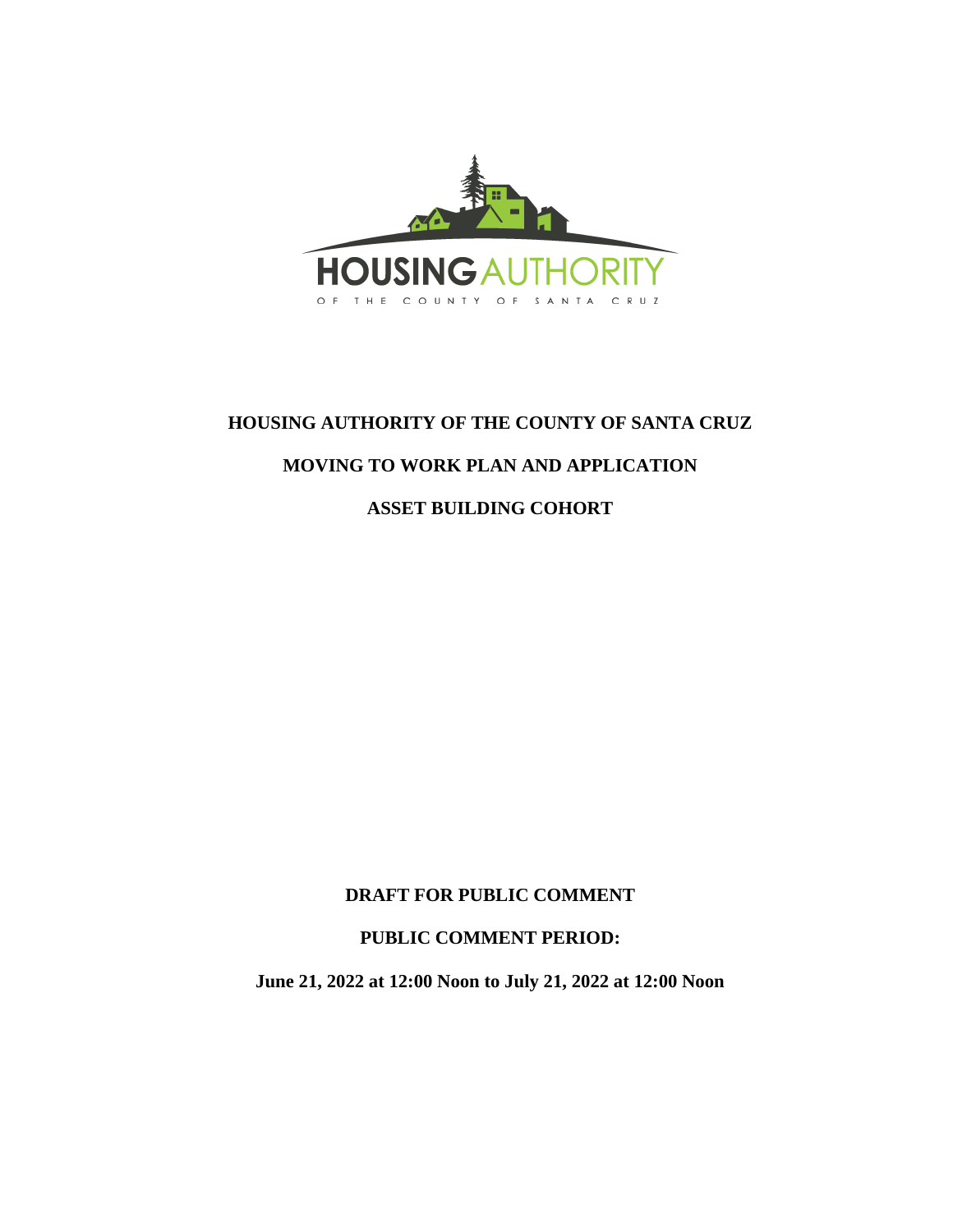### **HOUSING AUTHORITY OF THE COUNTY OF SANTA CRUZ**

### **MOVING TO WORK PLAN AND APPLICATION**

### **TABLE OF CONTENTS**

|                | PART I – MTW PLAN AND ASSET BUILDING INITIATIVES INFORMATION  1            |  |
|----------------|----------------------------------------------------------------------------|--|
| A.             |                                                                            |  |
| $\mathbf{I}$ . |                                                                            |  |
| П.             |                                                                            |  |
| Ш.             |                                                                            |  |
| IV.            |                                                                            |  |
| V.             |                                                                            |  |
| VI.            |                                                                            |  |
| <b>B.</b>      |                                                                            |  |
| $\mathbf{I}$ . |                                                                            |  |
| И.             |                                                                            |  |
| III.           | Information Specific to Asset Building Initiatives Option Chosen by PHA 14 |  |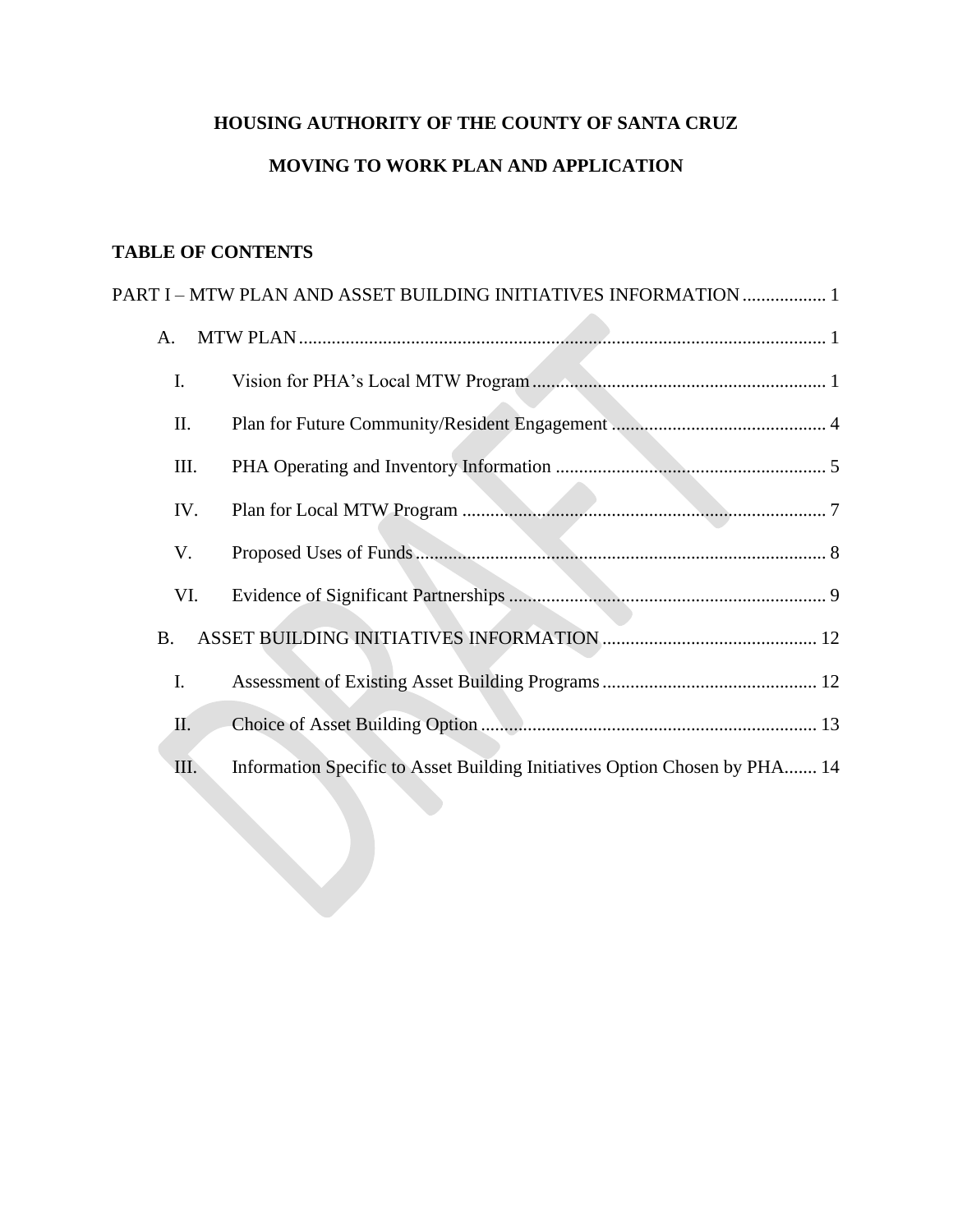## <span id="page-2-1"></span><span id="page-2-0"></span>**PART I – MTW PLAN AND ASSET BUILDING INITIATIVES INFORMATION A. MTW PLAN**

#### <span id="page-2-2"></span>*I. Vision for PHA's Local MTW Program*

The Housing Authority of the County of Santa Cruz (HACSC) is pleased to submit its application for the Asset Building Cohort of the Moving to Work (MTW) Demonstration Program. HACSC appreciates the opportunity to apply for and participate in the MTW program in order to fulfill the agency's mission to "promote access to quality affordable housing, utilize housing as a platform for improving quality of life, and support inclusive, healthy and sustainable communities free from discrimination." The programmatic and financial flexibilities made available by participation in the MTW program will enable HACSC to adapt its housing programs and policies to meet local needs and improve access to and transparency of these programs for low-income individuals and families throughout the region. HACSC's participation in the MTW program will advance the three MTW statutory objectives and facilitate efforts to: (1) Expand affordable housing opportunities in the region through development and support of new housing units and pursuit of additional funding opportunities; (2) Support activities and services that promote economic self-sufficiency and mobility among program participants, and (3) Increase access to critical resources for low-income individuals and families by removing barriers to entry, streamlining program features, and facilitating connections between clients and community partners.

HACSC's overall vision is to utilize the MTW program as a platform to increase economic mobility among program participants. Economic mobility is enhanced by activities to support asset building, financial literacy, education, and professional development. Leveraging housing as a platform to improve economic mobility and asset building will enable HACSC to remove barriers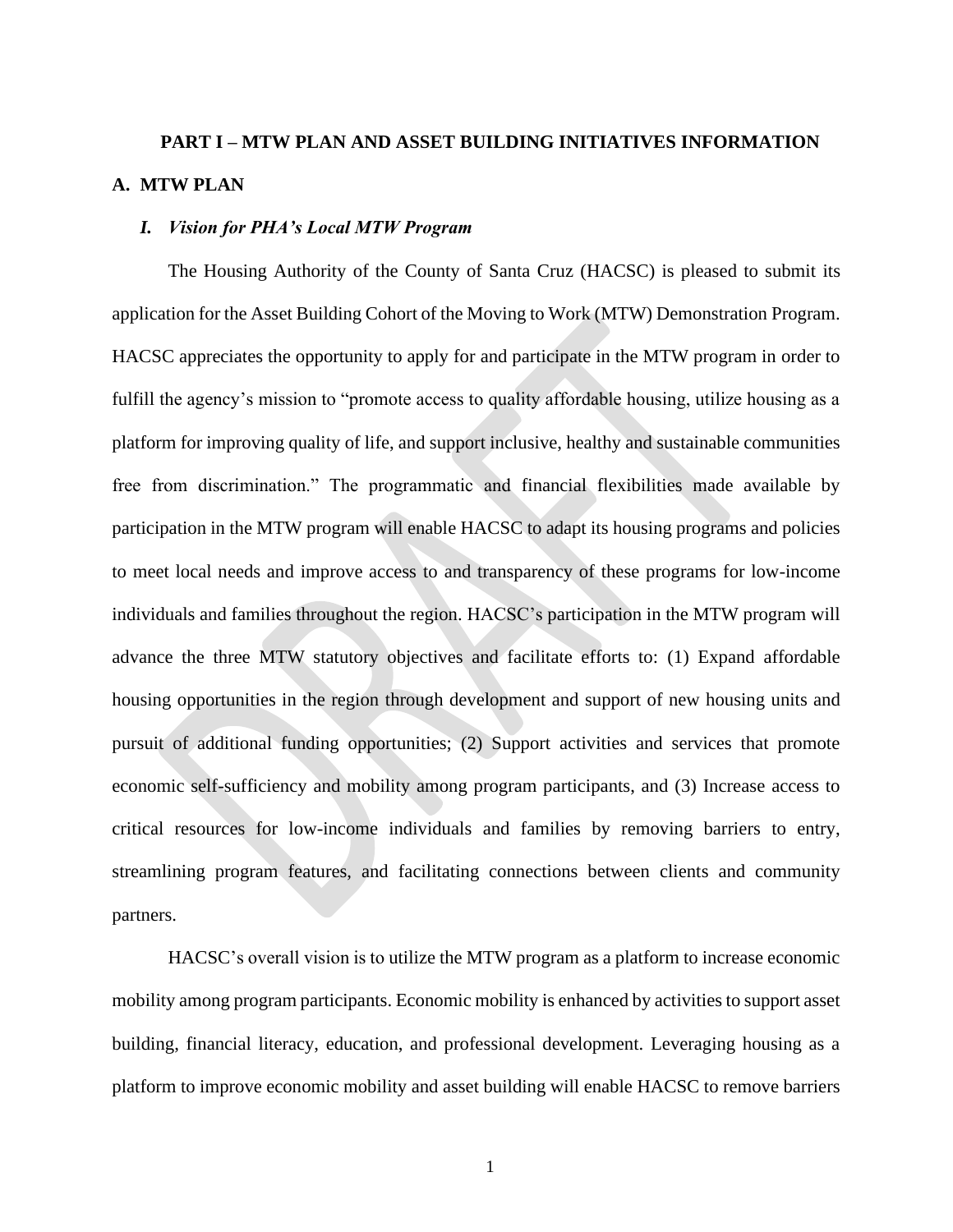and promote opportunities, allowing families to thrive within the community. MTW flexibility will allow HACSC to both build on existing relationships and develop new partnerships with community-based organizations, financial institutions, educational organizations, and employment services. Additionally, HACSC plans to use MTW to implement administrative efficiencies to enhance services for program participants and landlords, and to achieve greater cost savings.

The MTW Program will be administered and overseen by an experienced and qualified leadership team with extensive knowledge of a variety of housing programs and initiatives. Jennifer Panetta, HACSC's Executive Director for the past six years, has been with the agency for over eighteen years. Key accomplishments during her tenure as E.D. include the conversion of all former Low-Income Public Housing units to Housing Choice Voucher supported housing through Section 22 Streamlined Voluntary Conversion (SVC); establishment of a new HACSC-controlled nonprofit affiliate organization, New Horizons Affordable Housing and Development, which is engaging in the development of new affordable housing construction as well as providing additional programs and services to HACSC client families; expanding the agency's Project-Based Voucher (PBV) program in support of increasing affordable housing supply countywide; overseeing the expansion of the agency's voucher programs through additional awards of Veterans Affairs Supportive Housing (VASH), Mainstream, and Emergency Housing (EHV) vouchers; directing the agency's transition to a new software platform and launch of online self-service portals for participants and landlords; and, leading the agency through the unprecedented challenges of the COVID-19 pandemic. She was recently selected to participate in the Annie E. Casey Foundation's Accountability for Equitable Results Leadership Program with a group of community leaders across sectors working together to align contributions towards the goal of a healthy, safe, and affordable community that is culturally diverse, economically inclusive, and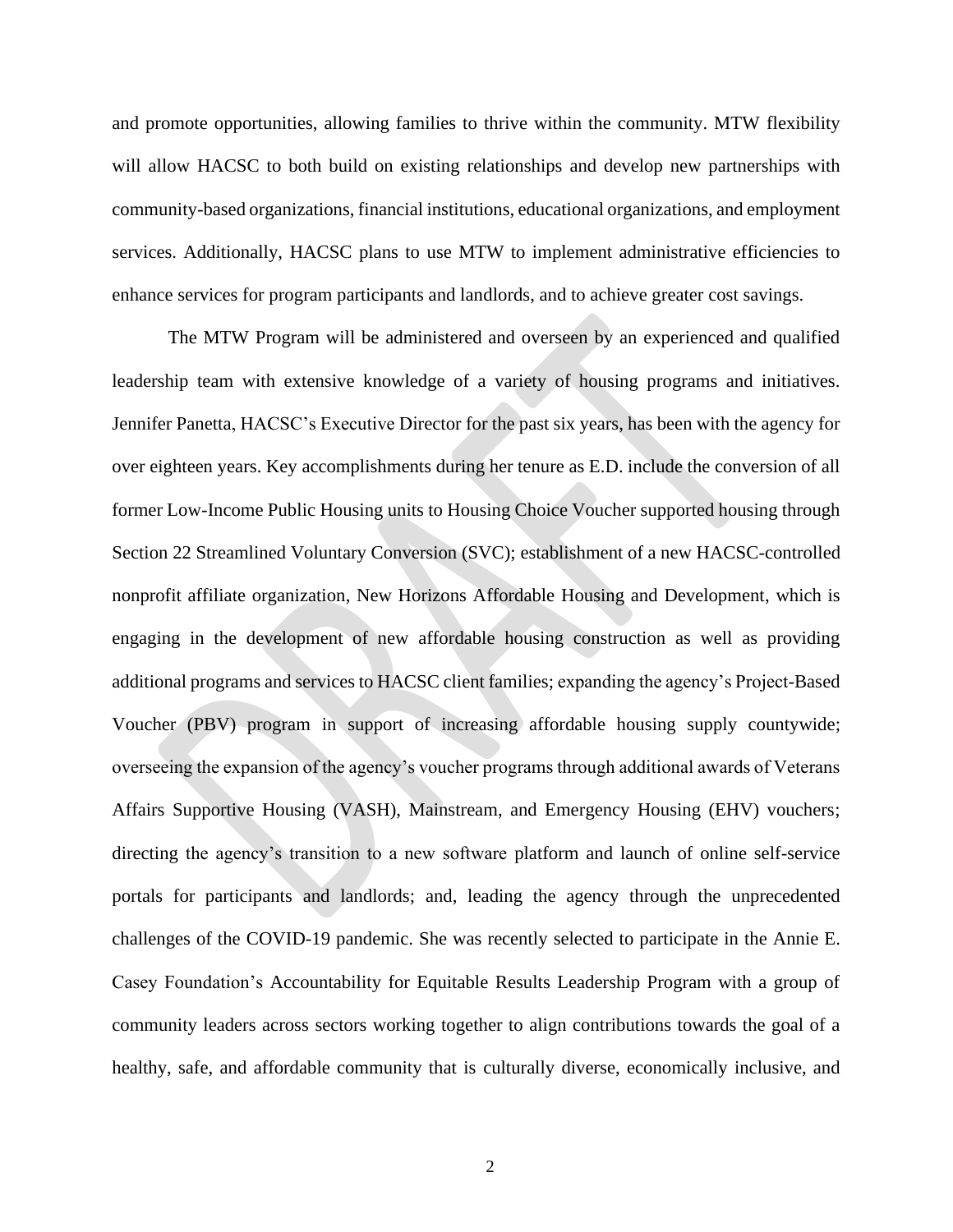environmentally vibrant. Jennifer will have overall responsibility for the MTW program including strategic planning and coordination of initiatives, and engagement with key external stakeholders including coordination with the Board of Commissioners and Resident Advisory Board (RAB).

Reporting directly to the Executive Director, Thomas Graham is HACSC's Director of Operations. He has extensive expertise managing large and mid-size HCV and related programs at state, county, and municipal levels. Prior to joining HACSC he held senior management-level roles at several high-performing and innovative MTW agencies including Santa Clara, Massachusetts, and the Cambridge Housing Authority (CHA). At CHA, he directed development of the Financial Stability and Savings Plus (FSS+) program – utilizing MTW authority to modify the traditional FSS program – and other programs related to financial literacy and asset building and worked closely with non-profit partners and software developers to design, launch and monitor the programs and key performance indicators. He will be responsible for the development and monitoring of the agency's MTW program including oversight of the annual MTW Supplement, development of new initiatives, management of staff, and program administration.

Rayne Perez is HACSC's Principal Management Analyst, having previously worked for the County for thirteen years as the Homeless Services Coordinator and a Senior Administrative Analyst. In those roles she managed a portfolio of approximately \$35 million in State and Federal homelessness grants for the County and Continuum of Care (CoC) including Homeless Emergency Aid Program (HEAP), California Emergency Solutions and Housing (CESH), Homeless Housing and Prevention (HHAP), Coronavirus Emergency Homelessness Grants, Emergency Solutions Grant, and CoC Planning Grants. She also has experience providing financial planning seminars and individual financial planning to clients. She will be primarily responsible for development of MTW program materials, coordination with program staff, and data tracking and reporting.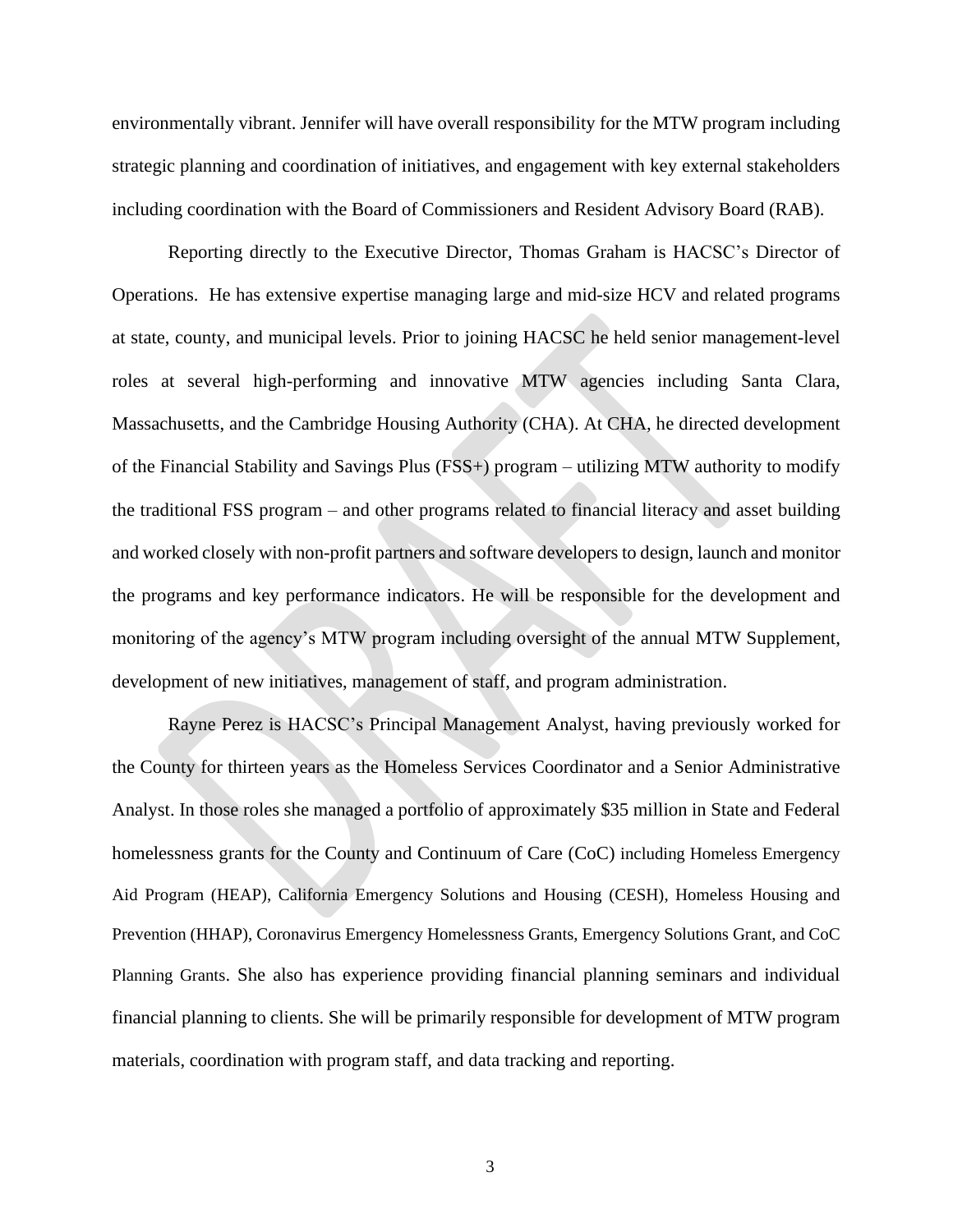HACSC has consistently been classified as a "High Performer" on the Section Eight Management Assessment Program (SEMAP) assessment, continues to provide a quality level of service to participants throughout its various programs and initiatives, and remains in compliance with all program guidelines and regulatory requirements. Further, the Housing Authority of the County of Santa Cruz certifies that it administers the HCV program and will carry out MTW activities in conformance with Title VI of the Civil Rights Act of 1964; the Fair Housing Act; Section 504 of the Rehabilitation Act of 1973; Title II of the ADA Act of 1990; all regulations implementing these authorities; other applicable Federal, State, and local civil rights laws; and it will affirmatively further fair housing including: (1) take meaningful actions to further the goals identified by the Assessment of Fair Housing conducted in accordance with the requirements of 24 CFR 5.150-5.180 and 903.15; (2) take no action that is materially inconsistent with its obligation to affirmatively further fair housing; and (3) address fair housing issues and contributing factors in its programs, in accordance with 24 CFR 903.7(o)(3) and 903.15(d).

#### <span id="page-5-0"></span>*II. Plan for Future Community/Resident Engagement*

HACSC will ensure that all MTW outreach and engagement efforts are inclusive of a diverse group of individuals and community groups including: program participants; waiting list applicants; local tenant advocacy and other non-profit organizations; government and social service agencies; and organizations serving racial and ethnic minorities, persons with limited English proficiency, persons with disabilities, and families with children. HACSC will meet with the Resident Advisory Board (RAB) on a regular basis, including during the development of the annual MTW Supplement, to solicit feedback and input on agency plans, initiatives, and related program materials. HACSC will hold public meetings to gather input on all proposed initiatives and will seek feedback from these groups throughout the process.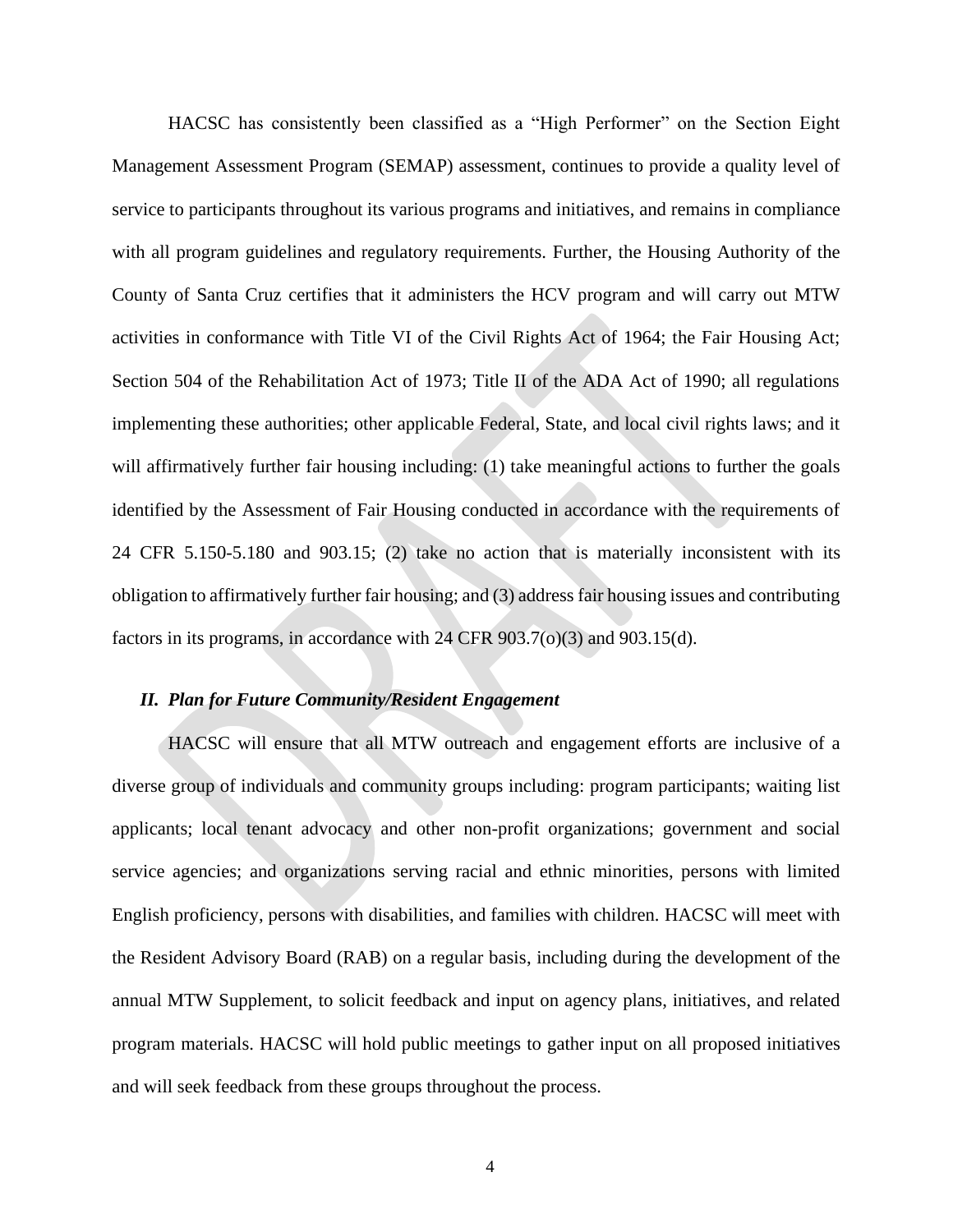Note also that HACSC has recently launched an initiative focused on the development of a Resident Services Program through its non-profit affiliate, New Horizons Affordable Housing and Development, which recently completed a Resident Needs Assessment to identify services and resources that HACSC residents would most benefit from and are in need of. HACSC and New Horizons intend to update this survey on a biennial basis and incorporate relevant findings into the MTW planning process. Finally, at the leadership level, HACSC is governed by a sevenmember Board, of which two Commissioners are required to be agency tenants. Tenant participation at the Board level will support MTW community engagement and help ensure that MTW initiatives reflect a diverse and inclusive set of goals and values.

#### <span id="page-6-0"></span>*III.PHA Operating and Inventory Information*

HACSC operates a broad range of housing programs serving low-income individuals and families throughout the county. The HCV program currently consists of 4,049 Tenant-Based vouchers, 310 Project-Based vouchers, and several Special Purpose Voucher programs, including 240 Mainstream vouchers, 269 EHVs, and 218 FUP vouchers. The agency also administers programs serving individuals experiencing homelessness, including 383 VASH vouchers, 150 vouchers for disabled and medically vulnerable persons experiencing homelessness, 30 Moderate Rehabilitation units, 40 vouchers for homeless families with minor children, 40 Shelter Plus Care Permanent Supportive Housing (PSH) units in partnership with the CoC, 4 Youth Homelessness vouchers, and 6 Transitional Housing units for homeless families with children. HACSC's nonprofit affiliate also owns and operates 234 units of former public housing that have recently been converted through the Section 22 Streamlined Voluntary Conversion process. Additionally, HACSC administers 70 units of farmworker housing through the USDA Farm Labor Housing Program.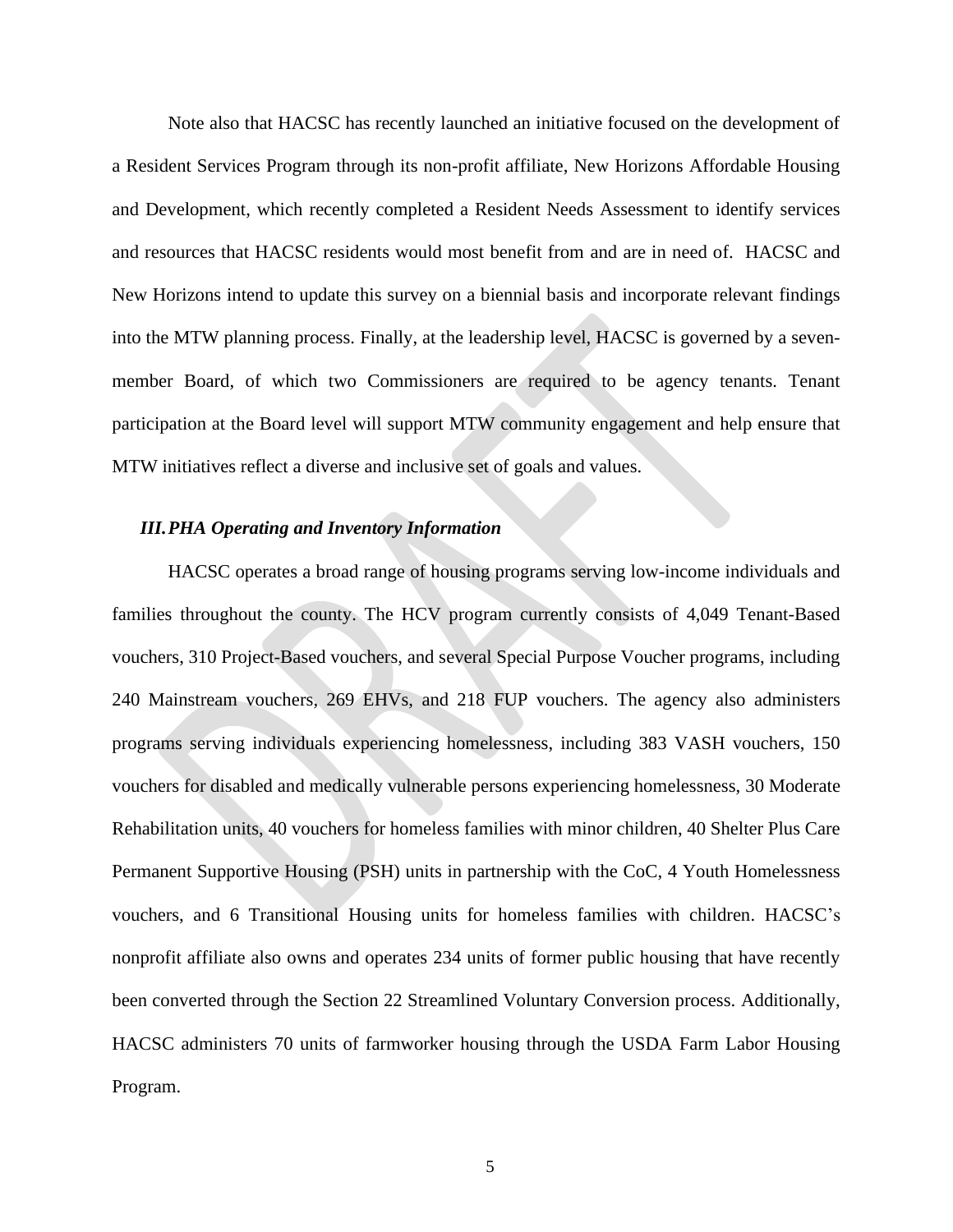One of the most significant challenges facing low-income households in the Santa Cruz County area is the high cost of housing and the low vacancy rate. A May 2022 study released by the California Housing Partnership (Santa Cruz County Housing Needs Report, May 2022) estimated that renters in Santa Cruz County need to earn \$48.08 per hour, which is over three times the state minimum wage, to afford the average monthly asking rent of \$2,500. The average household income of a HACSC household is currently \$24,210, or approximately \$2,018 per month. Additionally, asking rents for housing units in the County increased by 15% between the end of 2020 and the end of 2021, according to the study. The 2020 CZU Lightning Complex Fire resulted in the loss of approximately 1,000 housing units in the County, significantly worsening an already tight rental market. The COVID-19 pandemic has further exacerbated these challenges, as the production of new housing has been delayed and/or has otherwise become significantly more costly due to the availability of resources and the cost of construction materials. Applicants who reach the top of HACSC's waiting list and are issued a voucher also experience challenges locating units to lease with their voucher, due to high asking rents and a reluctance from area landlords to rent to households with a voucher. Approximately 50% of households who are issued a voucher are unable to locate a unit within the 180-day term of the voucher. Overall, 52% of vouchers are utilized by households in which the head of household is elderly or a person with disabilities. Approximately 58% of program participants identify as Hispanic or Latino and 5% identify as other racial minorities.

HACSC has innovatively addressed these challenges by enhancing its focus on landlord education and incentive programs to encourage greater landlord understanding and participation in its programs and has also expanded partnerships with local human service providers to enhance housing navigation, stabilization, and support services to participants. HACSC has also modified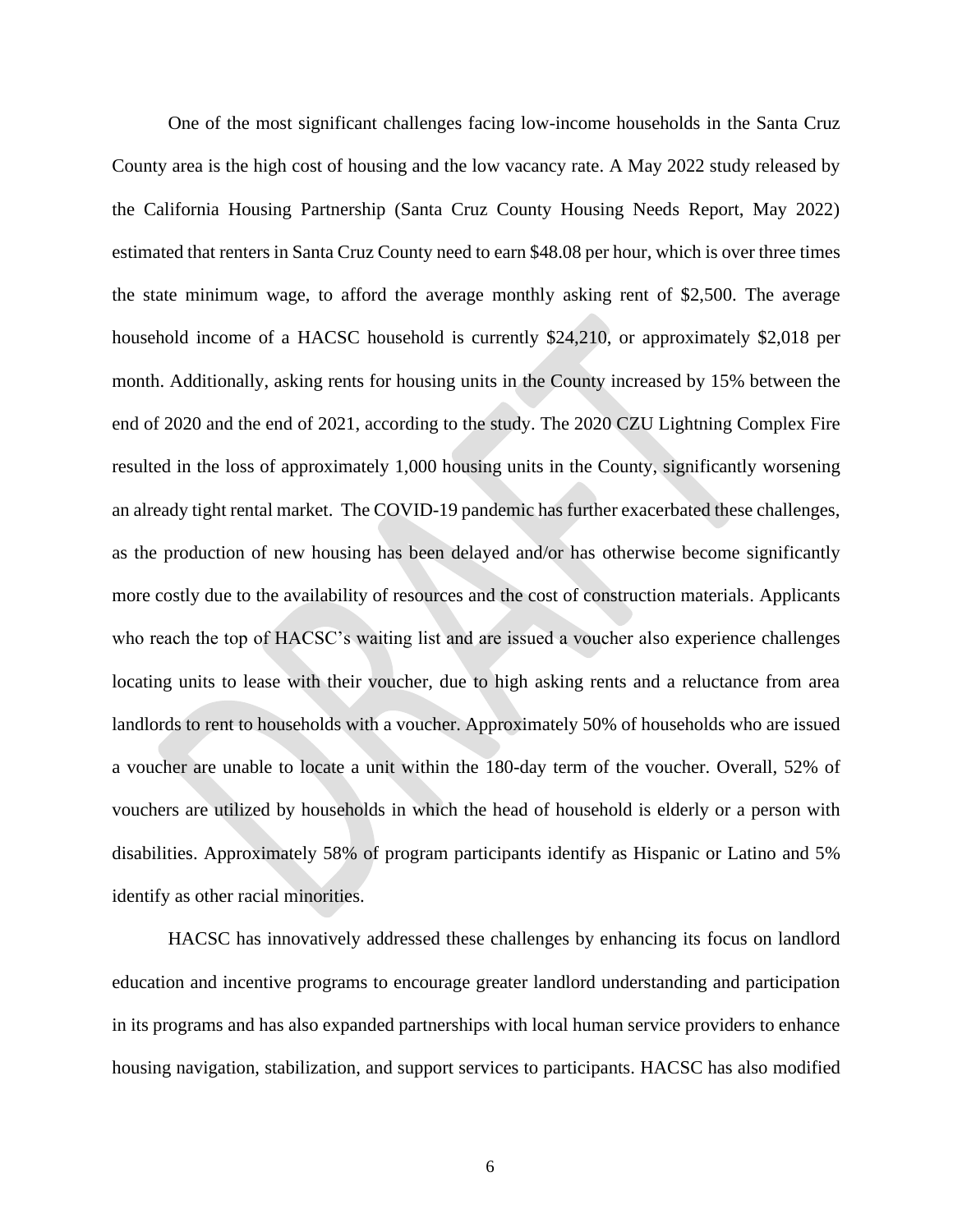waiting list preference policies to ensure that individuals with disabilities and persons who are homeless and medically vulnerable have access to housing resources through its Disabled and Medically Vulnerable Homeless Persons (DMV) program, with a limited preference for 150 individuals. HACSC partners with Housing Matters and the Santa Cruz County Human Services Department Housing for Health Division to provide referrals through "Smart Path", the Coordinated Entry System for persons experiencing homelessness. Households must be disabled, medically vulnerable, homeless, and have established a case management plan with a provider of housing supportive services within Santa Cruz County. DMV voucher holders who have been stably housed for 2 years may "graduate" into the regular voucher program if they are in good standing with the program and there are vouchers and/or funding available. This model provides a "ladder" of opportunity for households who have experienced homelessness and with complex medical needs by ensuring that the appropriate support services are in place at initial admission to promote healthy individuals and successful tenancies. Additional flexibilities offered by the MTW program would enable HACSC to build upon these types of models in order to address local needs.

#### <span id="page-8-0"></span>*IV. Plan for Local MTW Program*

In addition to the asset building initiatives described in this application, HACSC intends to utilize other MTW programmatic flexibilities that support cost effectiveness, self-sufficiency, and housing choice objectives. As part of the annual MTW Supplement process, HACSC will engage with the Board of Commissioners, Resident Advisory Board and other key stakeholders to identify where additional flexibilities and/or locally designed solutions are of interest, and will assess agency priorities and capacity to implement such activities. An overview of the types of initiatives HACSC plans to implement, organized by the three statutory objectives, include: (1) *Cost Effectiveness*: HACSC intends to explore and evaluate the feasibility of MTW waivers related to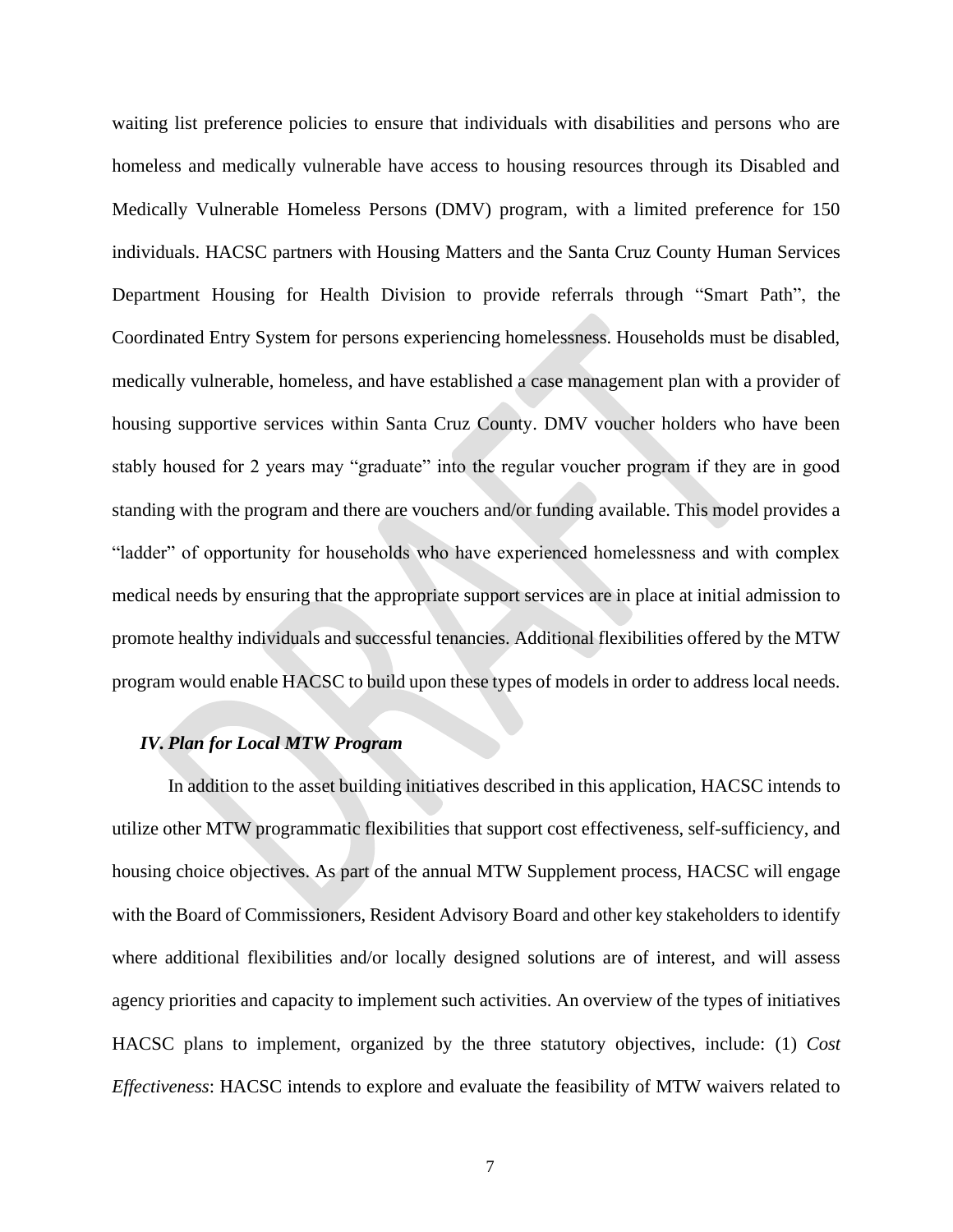alternative reexamination schedules and self-certification of assets, which would streamline and simplify the recertification and verification process for participants and agency staff. (2) *Housing Choice*: HACSC plans to explore MTW waivers that would increase housing choices and opportunities available to program participants. Specifically, HACSC will explore waivers related to landlord voucher leasing incentives in order to encourage and increase landlord participation in its programs. Additionally, HACSC will consider expanding its project-based program through increasing program and project caps, which will provide more flexibility and ability for HACSC to support development of additional affordable housing units in the region. Further, HACSC will explore opportunities to utilize MTW programmatic and financial flexibilities to support additional development and affordable housing preservation opportunities within its own portfolio of housing units. (3) *Self-Sufficiency*: In addition to the Opt-Out Savings Account program described in this application, HACSC will also explore other local non-traditional activities such as: supportive housing programs and services to help low-income individuals and families with children reach independence, homeless and transitional housing programs, and programs that address special needs populations.

#### <span id="page-9-0"></span>*V. Proposed Uses of Funds*

HACSC requests authority to use Housing Assistance Payments (HAP) funds flexibly in the implementation of the MTW program. HACSC does not administer public housing and therefore is not eligible to flexibly utilize public housing funds. HACSC anticipates seeking approval through the MTW Supplement to utilize HAP funding for authorized purposes to implement approved MTW activities including, but not limited to: landlord incentive leasing strategies; local non-traditional project-based and tenant-based programs including sponsor-based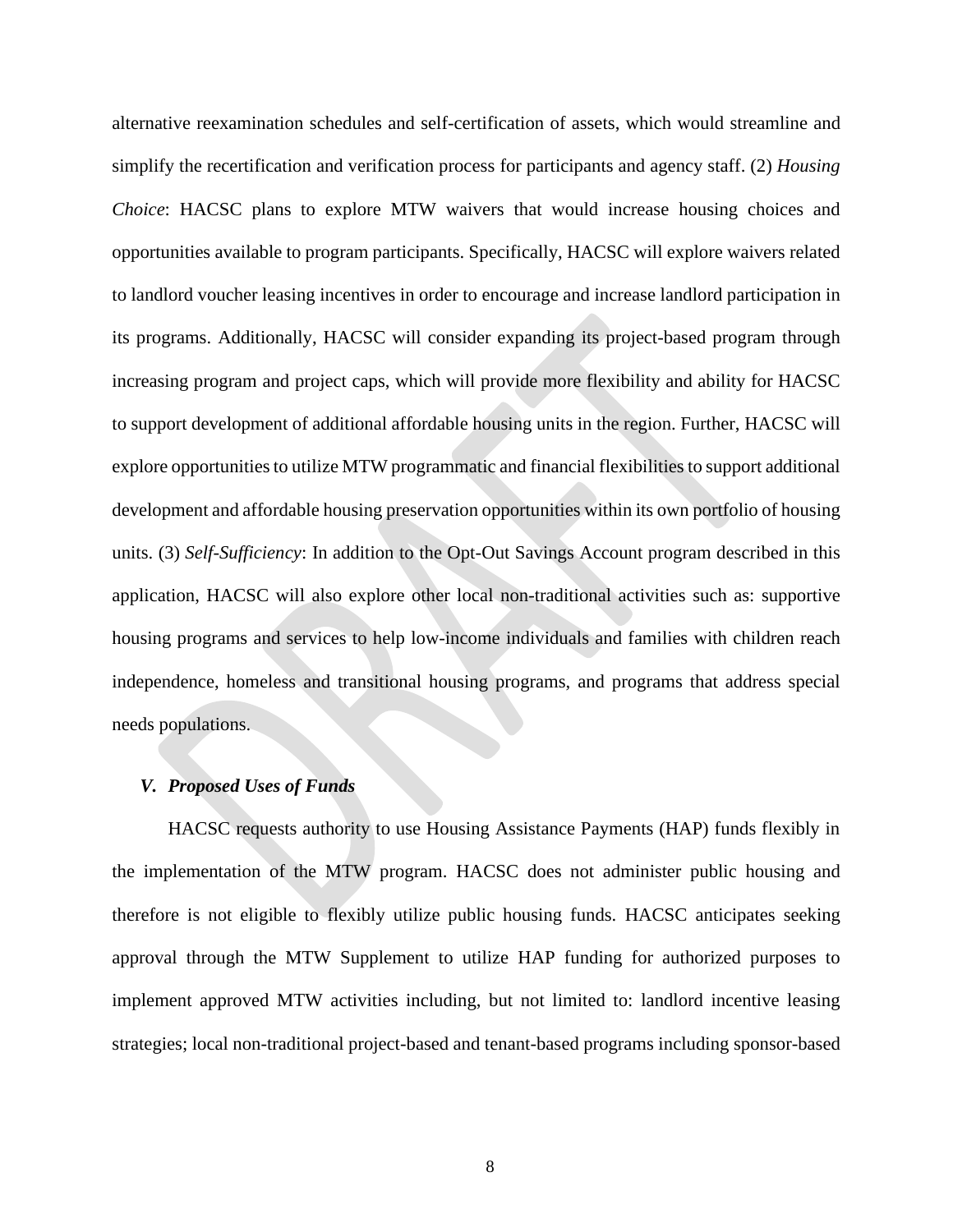leasing programs with housing and supportive services; education, job training and placement and other supportive services; and affordable housing development and preservation.

#### <span id="page-10-0"></span>*VI. Evidence of Significant Partnerships*

HACSC has developed a broad and diverse network of partners consisting of state and local government agencies and offices, non-profit organizations and service providers, county and regional housing advocacy organizations, and for-profit entities such as financial institutions and philanthropic entities. One of HACSC's most expansive and significant partnerships is with the *Continuum of Care (CoC) / Housing for Health Partnership (H4HP).* The H4HP program serves as the federally designated CoC entity for the County and coordinates resources, programs and services focused on preventing and ending homelessness. Employees from the County Human Services Department Housing for Health Division provide staffing support for the H4HP. H4HP – in conjunction with the HACSC and several other local partners – recently launched the "Rehousing Wave" initiative, which is an effort to reduce homelessness throughout the region and to meet the objectives of the County's three-year framework to address homelessness. One of the major objectives of the initiative is to increase incentives for landlords to rent to low-income households, many of whom have vouchers issued to them by HACSC, by providing financial incentives, guaranteeing on-time monthly payments and a streamlined point of contact to assist with tenant issues, support services for tenants in need of additional assistance, and landlord education workshops and appreciation events.

In July 2021, HACSC was awarded 269 EHVs. Following the award, HACSC promptly entered into an MOU with H4HP and began the process of screening and issuing vouchers to eligible referrals. To date, the HACSC has issued all of the EHVs and has leased 136 of these vouchers, with the remaining anticipated to be leased by mid-2023. The partnership with H4HP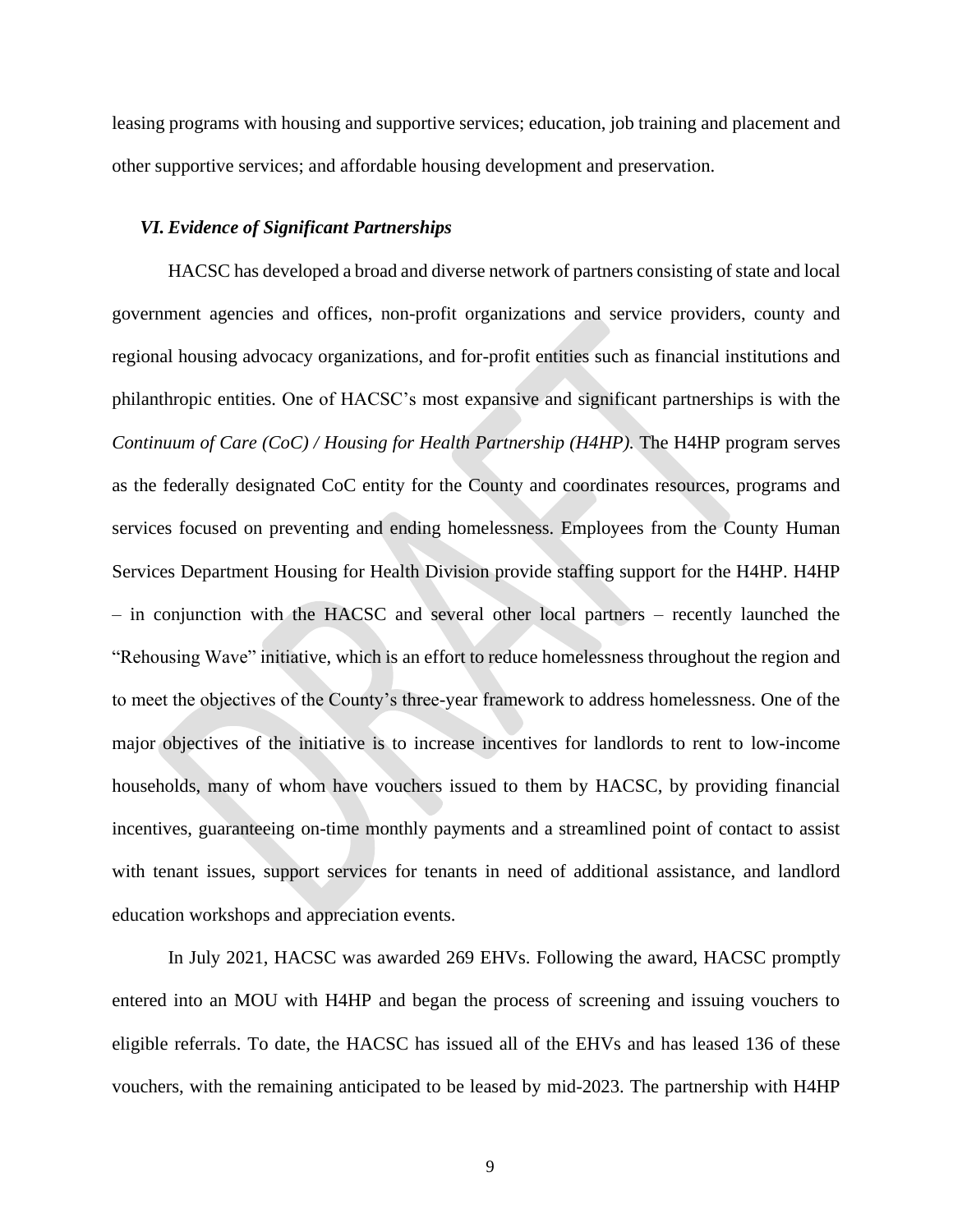has been valuable in streamlining the eligibility and voucher issuance process by assisting applicants in obtaining necessary documentation and navigating the voucher eligibility, issuance, and leasing process. Additionally, it has enabled HACSC to provide financial incentives to landlords to lease rental units to EHV participants, including \$2000 signing bonuses, up \$500 in reimbursement for repairs, and funding to assist new tenants with security deposits at move-in. HACSC has developed brochures and other literature to market these incentives to current and prospective landlords in the area in order to increase overall landlord participation in its programs. As a result of the successes of this partnership, H4HP has offered to provide additional funding in FY 2022-2023 so that the landlord incentives offered to EHV voucher-holders can be expanded to serve all other voucher types assisting the homeless population. HACSC also partners with the CoC on several other programs including Shelter Plus Care, Mainstream, the Family Unification Program (FUP), and Homeless Families with Minor Children.

Additionally, HACSC contracts with the Community Action Board of Santa Cruz County (CAB) in an effort to utilize voucher resources to prevent eviction. CAB's mission is "to partner with the community to eliminate poverty and create social change through advocacy and essential services." In partnership with CAB, HACSC has established a limited preference on its waiting list for up to 24 vouchers, whereby CAB may directly refer applicants to HACSC who are at imminent risk of homelessness due to eviction for economic reasons. This key new partnership is anticipated to be valuable in sustaining and preserving tenancies and mitigating the long-term effects of eviction on households throughout the County.

HACSC is also committed to connecting program participants with workforce development opportunities in order to reinforce participants' economic self-sufficiency goals. To further these goals and partnerships, HACSC has entered into an MOU with Workforce Santa Cruz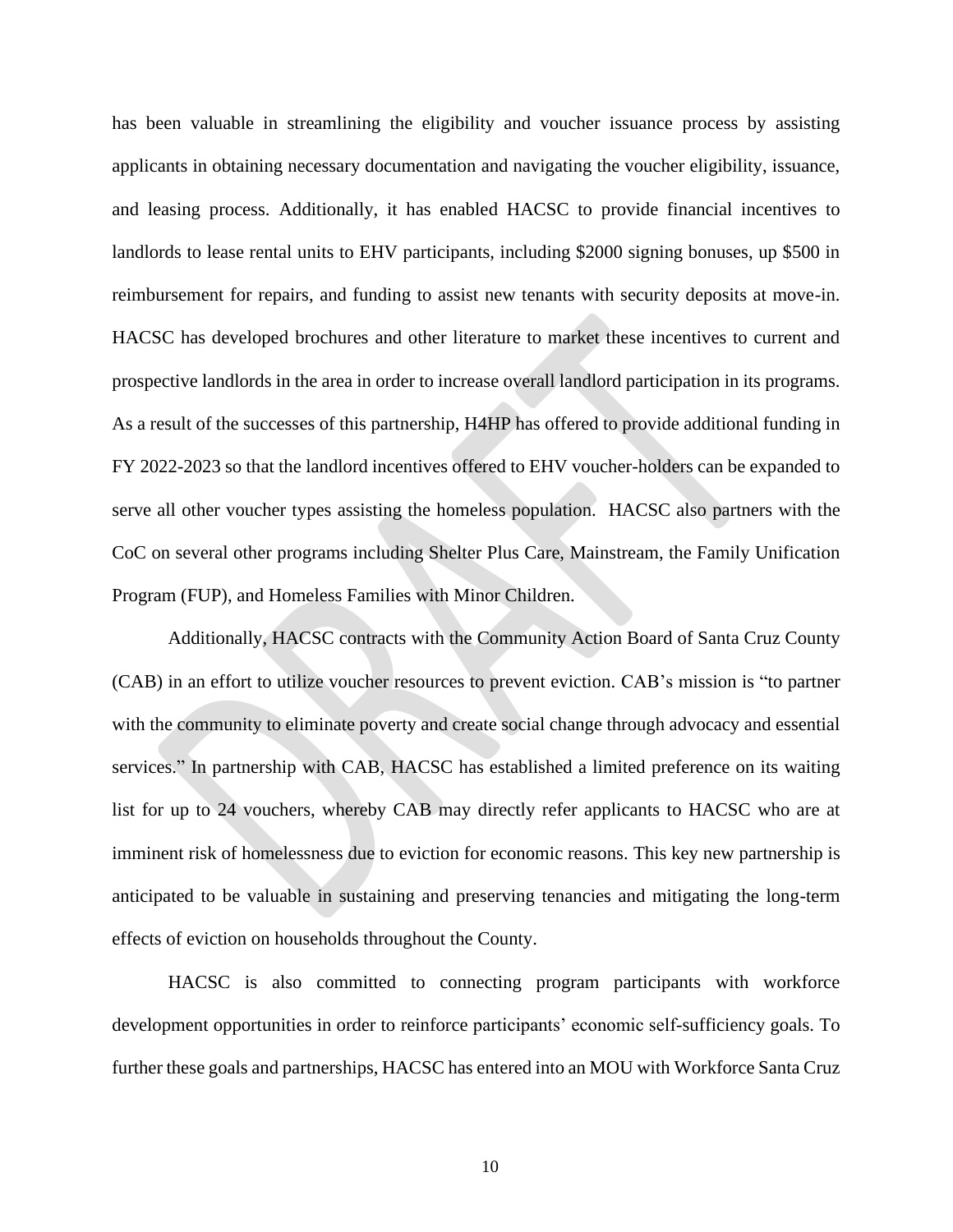County, the Workforce Development Board, and the County Board of Supervisors for collaborative operation and management of Workforce Santa Cruz County and the local "onestop" career center system and to establish a framework for providing services to employers, employees, job seekers and others needing workforce services, including financial literacy assistance.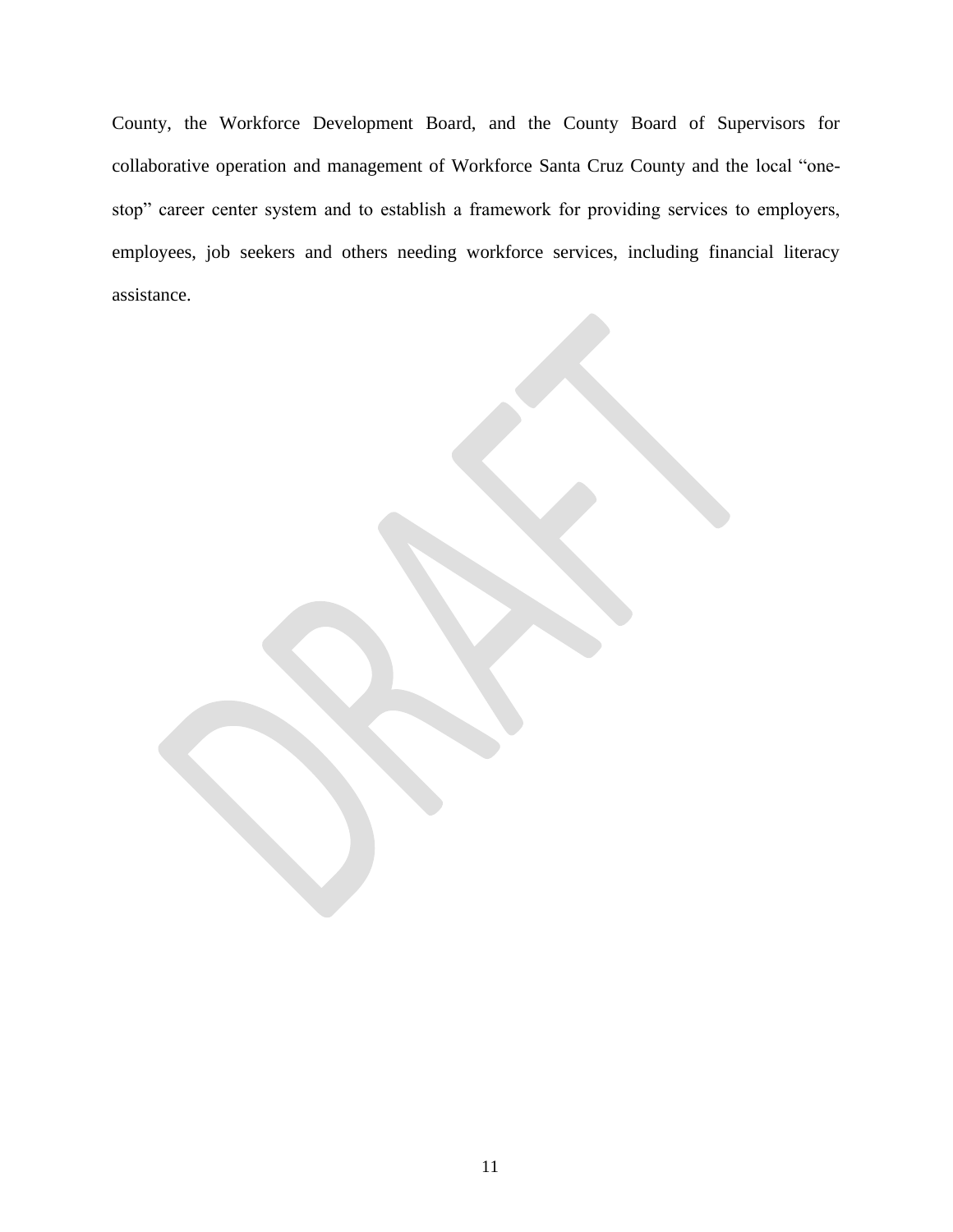#### <span id="page-13-0"></span>**B. ASSET BUILDING INITIATIVES INFORMATION**

#### <span id="page-13-1"></span>*I. Assessment of Existing Asset Building Programs*

HACSC is experienced with the tools and resources necessary to assist program participants in building assets, furthering their financial goals, and increasing economic selfsufficiency. HACSC currently operates a Family Self Sufficiency (FSS) program consisting of 61 participants. HACSC briefs all program participants about the FSS program at the initial voucher briefing and during the participants' recertification and explains the advantages to participating in the program. FSS Coordinator staff meet with clients to discuss and track program goals, outline actionable steps to pursue those goals, and explain the function and funding of the escrow account as earned income increases throughout the term of the client's program participation. Additionally, the Coordinators provide regular coaching, assess progress towards reaching program goals, and identify needs for additional resources. HACSC regularly communicates with local community partner agencies such as services agencies, local government agencies, and others in order to leverage additional opportunities for FSS participants to assist them in achieving their goals. Specifically, the FSS Coordinators encourage participants to use Workforce Santa Cruz County (WFSCC) career education resources and employment services. These resources include scholarships to college and paid on-the-job training. In both Santa Cruz and San Benito Counties, FSS Coordinators are familiar with how to navigate through the county human service agencies, United Way's 2-1-1 helpline, and other community services. Over 122 total families have graduated from the FSS program since its inception.

As part of the MTW Asset Building Cohort process, HACSC anticipates establishing new partnerships as well as expanding upon existing partnerships that reinforce the stated MTW statutory objectives related to asset building and economic self-sufficiency, as well as HACSC's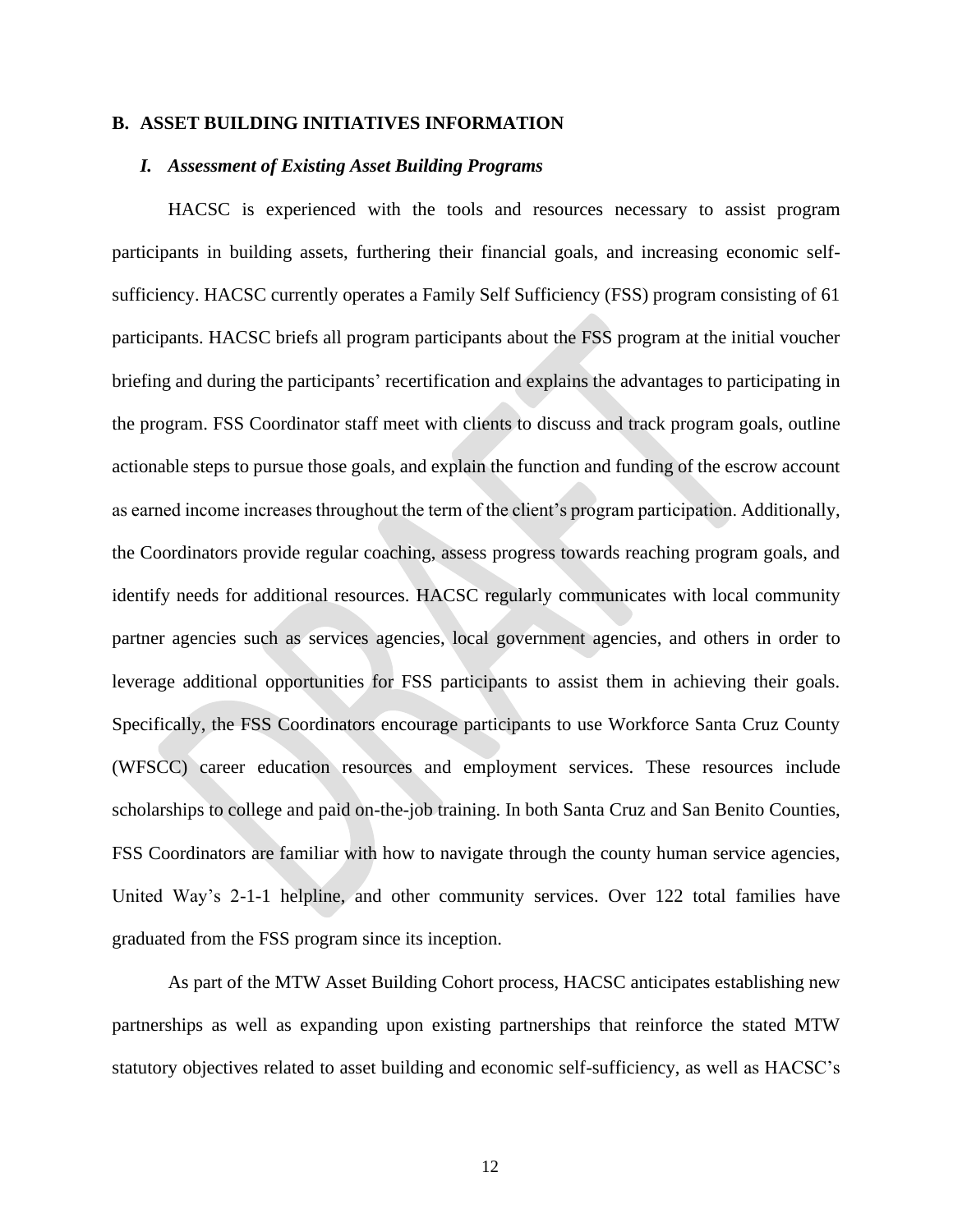strategic goals. As part of this process, HACSC envisions consulting and/or partnering with Ventures, a local non-profit that provides transformational programs that activate and strengthen working-class families' economic and political power. Ventures' mission is to "promote economic justice through financial empowerment, asset building, and advocacy" and to "work towards a shared and prosperous economic future where zip code, race, gender, or immigration status do not dictate income or wealth." Ventures operates a six-month financial stability program to help working class Latino families build community, self-determination, and financial well-being.

#### <span id="page-14-0"></span>*II. Choice of Asset Building Option*

HACSC has chosen to pursue the "Opt-Out Savings Account" model, as described in Section 3(A) of PIH Notice 2022-11. HACSC's goal in implementing this initiative is to increase the amount of its participants who have bank accounts and increase financial literacy and budgeting skills among participant households.

HACSC believes asset building can empower program participants to seek advancements in education and employment. Connecting program participants to partner organizations will offer services for long-term meaningful impact to further stabilize households, provide financial resilience, and promote economic independence. Additionally, HACSC believes that asset building is directly related to expanding opportunities with education and employment. Asset building activities that support economic mobility have the added benefit of helping to mitigate and reverse systemic racial policies that have disproportionately impacted families of color – limiting access to housing, wealth generation, education and employment.

HACSC looks forward to collaborating with and learning from other agencies by participating in the "Community of Practice" sessions for MTW Asset Building Cohort agencies, as well as participating in the evaluation and research component of the initiative. Through these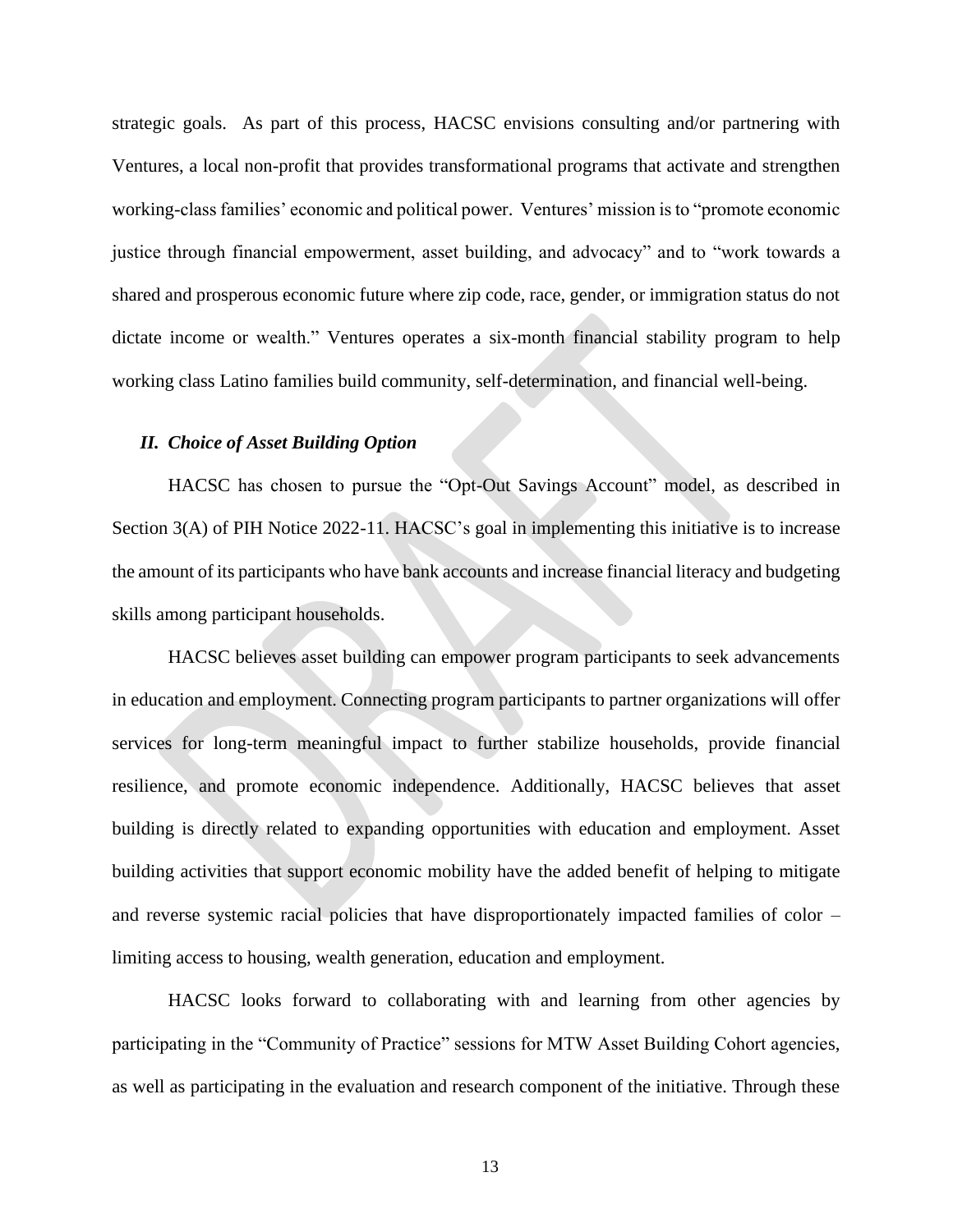collaborations HACSC hopes to identify ideas and share best practices where feasible to expand successful program outcomes and benefits.

#### <span id="page-15-0"></span>*III.Information Specific to Asset Building Initiatives Option Chosen by PHA*

As required under PIH Notice 2022-11, the table below provides a summary of the initial number of households that HACSC intends to enroll in the savings program and the amount of savings that will initially be contributed by the agency per household per month and over the twoyear program period.

|                                                                                | 25       |  |
|--------------------------------------------------------------------------------|----------|--|
| (A) Anticipated Number of Assisted Households Participating in Savings Program |          |  |
|                                                                                |          |  |
|                                                                                |          |  |
| (B) Anticipated Percentage of Assisted Households Participating in Savings     | 0.5%     |  |
|                                                                                |          |  |
| Program                                                                        |          |  |
| (C) Anticipated Amount of Savings Contributed Per Household Per Month          |          |  |
|                                                                                | \$50     |  |
|                                                                                |          |  |
| Total PHA Investment Per Month $(A)$ x $(C)$                                   |          |  |
|                                                                                |          |  |
|                                                                                |          |  |
| Total PHA Investment Per Year (A) $x(C)$ x 12 months                           |          |  |
|                                                                                | \$15,000 |  |
|                                                                                |          |  |
| Total Anticipated PHA Investment for Life of Program (A) x (C) x 24 months     |          |  |
|                                                                                |          |  |
|                                                                                |          |  |
|                                                                                |          |  |

HACSC has sufficient reserves to cover the \$30,000 cost of the Opt-Out Savings Account Option program over the two-year program period. The proposed program size above represents less than 1% of HACSC's annual HAP budget. If awarded MTW designation, HACSC intends to seek additional feedback from resident groups and other community partners and, with approval from HUD, may reevaluate the proposed size and scale of this initiative and associated costs to determine the feasibility and sustainability of expanding the program and/or developing additional initiatives to promote asset building. HACSC anticipates that it will have sufficient reserves and program funding to further expand the program size and contribution beyond the amounts reflected above, without impacting overall voucher utilization goals and other program commitments.